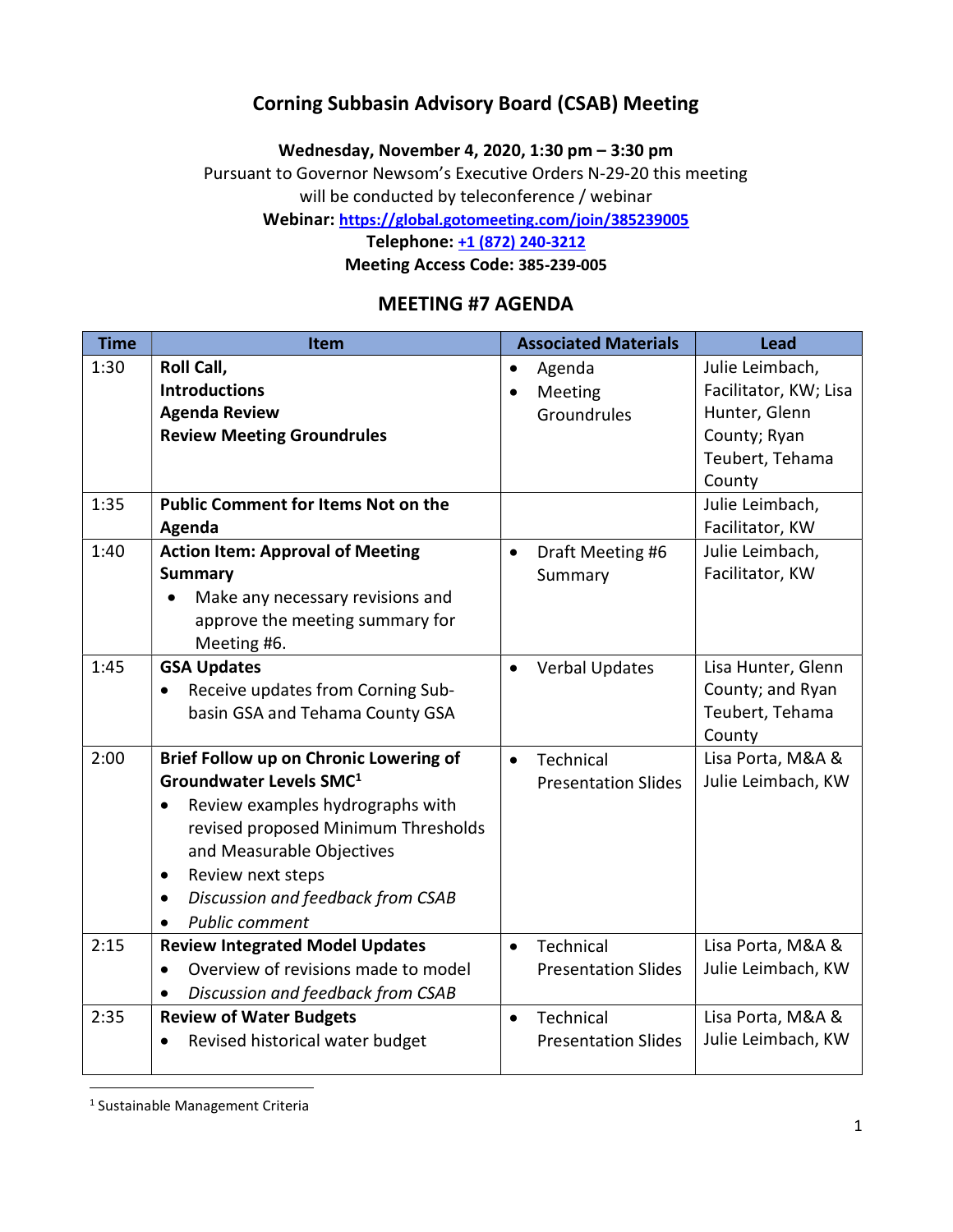| <b>Time</b> | <b>Item</b>                                                                                                                                                                                                                                    | <b>Associated Materials</b>            | Lead                                    |
|-------------|------------------------------------------------------------------------------------------------------------------------------------------------------------------------------------------------------------------------------------------------|----------------------------------------|-----------------------------------------|
|             | Approach for current water budget and<br>$\bullet$<br>initial results<br>Approach for projected water budgets<br>$\bullet$<br>Discussion and feedback from CSAB<br>$\bullet$<br><b>Public comment</b>                                          |                                        |                                         |
| 3:15        | <b>Next Steps</b><br>Review action items and agenda for<br>$\bullet$<br>upcoming meeting<br>Review updated overall timeline and<br>$\bullet$<br>schedule for 2020 and early 2021 CSAB<br>meetings<br><b>CSAB discussion and Public comment</b> | <b>CSAB Schedule and</b><br>Objectives | Julie Leimbach, KW<br>& Lisa Porta, M&A |
| 3:30        | <b>Adjourn</b>                                                                                                                                                                                                                                 |                                        |                                         |

# Meeting Groundrules

Participants will observe the following meeting groundrules to guide their behavior and comment process. Participants will:

- 1. Observe Brown Act requirements.
- 2. Seek to understand and respect opposing views.
- 3. Keep comments and discussion succinct and focused on meeting objectives.
- 4. Observe the following public comment groundrules:
	- a. The public will have an opportunity to comment on items that are not on the agenda.
	- b. Each public comment will be limited to three minutes.
	- c. CSAB members are not required to respond to any issues raised during the public comment period and may not take any action on such issues other than to refer the item or schedule the issue(s) for a future agenda.
	- d. For virtual meetings, when a member of the public wants to join the comment queue, they can either indicate in the Chatbox of the webinar or let the facilitator know verbally if they are only on the audio portion of the teleconference.
	- e. Comments will be taken in the order that they are received.

## Webinar Link and Teleconference

Please join my meeting from your computer, tablet or smartphone. https://global.gotomeeting.com/join/385239005 You can also dial in using your phone. United States: +1 (872) 240-3212

Access Code: 385-239-005

New to GoToMeeting? Get the app now and be ready when your first meeting starts: https://global.gotomeeting.com/install/385239005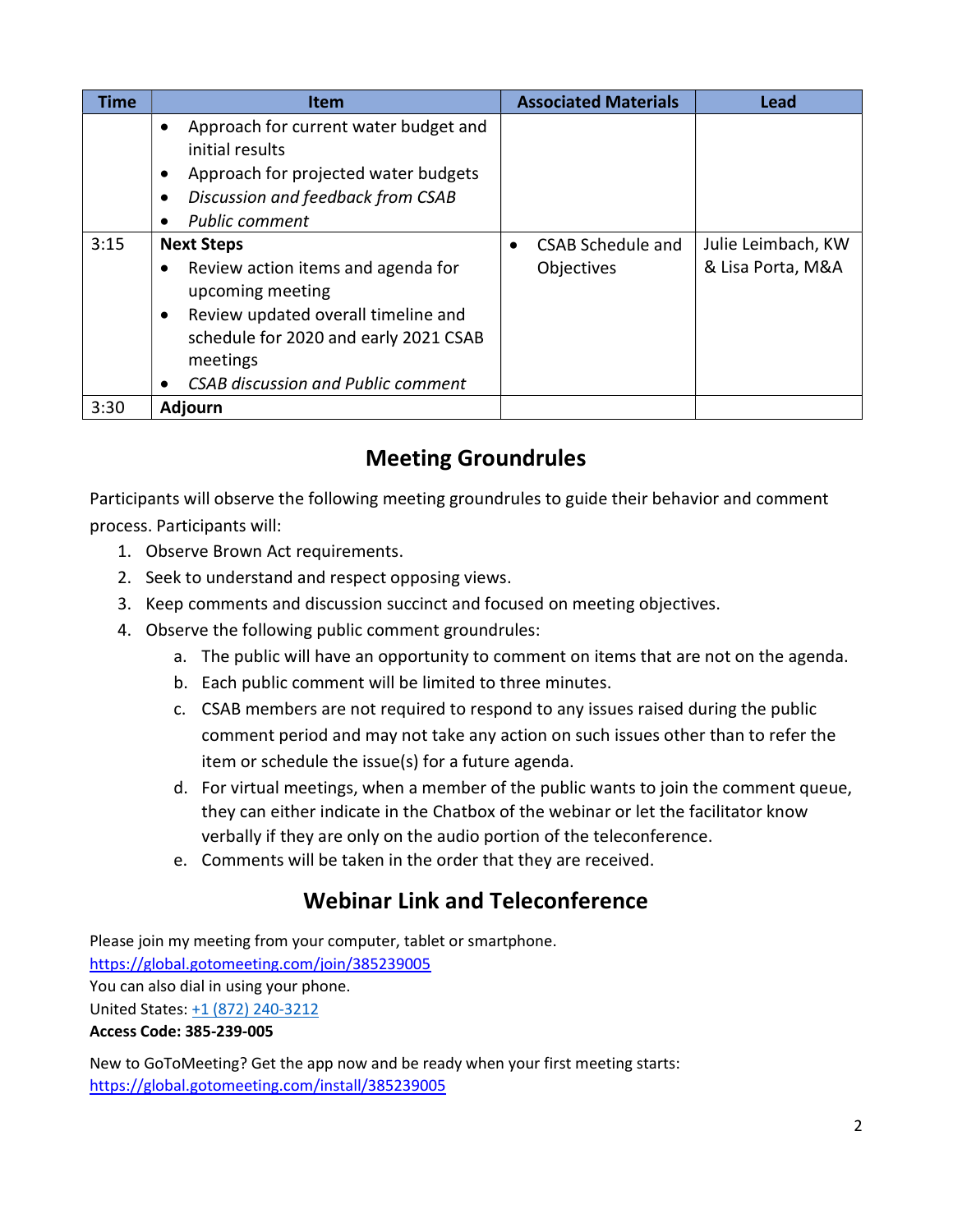#### CSAB Schedule & Objectives

The Corning Sub-Basin Advisory Board (CSAB) will meet monthly on the first Wed. from 1:30 to 3:30 pm from June 2020 through December 2020. The 2021 schedule will be determined based on CSAB member availability. This meeting schedule outlines the anticipated schedule and the key discussion topics for each meeting. It will be updated to reflect the most current information, as warranted.

| <b>Date</b>      | <b>Key Meeting Topics</b>                                                                                                                                                                                                                                                            | <b>CSAB Meeting Objectives</b>                                                                                                                                                                                                                  |  |
|------------------|--------------------------------------------------------------------------------------------------------------------------------------------------------------------------------------------------------------------------------------------------------------------------------------|-------------------------------------------------------------------------------------------------------------------------------------------------------------------------------------------------------------------------------------------------|--|
| 2020             |                                                                                                                                                                                                                                                                                      |                                                                                                                                                                                                                                                 |  |
| Apr              | <b>CSAB Overview</b><br>$\bullet$<br><b>GSP Development</b><br>$\bullet$<br><b>Groundwater Data</b><br>$\bullet$<br>Overview of Data Management System and<br>$\bullet$<br>Model<br>Sustainable Management Goal Example<br>$\bullet$<br><b>Interests &amp; Concerns</b><br>$\bullet$ | Provide background on Corning GSP framework<br>$\bullet$<br>Collection of groundwater data<br><b>Collection of interests</b><br>Introduce potential Sustainability Goal for<br>$\bullet$<br>Subbasin<br><b>Public Comment</b><br>$\bullet$      |  |
| June             | Draft Hydrogeologic Conceptual Model and<br>$\bullet$<br>groundwater conditions<br>Modeling platform selection<br>$\bullet$<br>GSP review process<br>$\bullet$                                                                                                                       | CSAB Recommendations and questions for<br>$\bullet$<br>Hydrogeologic Conceptual Model and<br><b>Groundwater Conditions</b><br>Make a recommendation on model platform to<br>$\bullet$<br>use for GSP work<br><b>Public Comment</b><br>$\bullet$ |  |
| July             | Current and Historical draft Water Budgets<br>$\bullet$<br>Model overview<br>$\bullet$<br>Potential management areas<br>$\bullet$                                                                                                                                                    | Review of what is perceived as historic and<br>$\bullet$<br>current unsustainable groundwater use based on<br>water budget<br><b>Public Comment</b><br>$\bullet$                                                                                |  |
| Aug              | <b>Monitoring Networks</b><br>$\bullet$<br>Overview of Sustainable Management<br>$\bullet$<br>Criteria and approach to development<br><b>Draft Sustainability Goal</b><br>$\bullet$                                                                                                  | Answer questions on monitoring networks<br>$\bullet$<br>Gather initial feedback on process for developing<br><b>SMCs</b><br><b>Discuss Sustainability Goal</b><br>$\bullet$<br><b>Public Comment</b><br>$\bullet$                               |  |
| Sept             | Groundwater Level SMC discussion #1 -<br>$\bullet$<br>background on Groundwater Levels SMC<br>Proposed approaches for MT and MO<br>$\bullet$                                                                                                                                         | Input on proposed approaches for MT and MO<br>$\bullet$<br>development<br><b>Public Comment</b><br>$\bullet$                                                                                                                                    |  |
| Oct 7            | Groundwater Level SMC discussion #2 -<br>$\bullet$<br>proposed groundwater level MT and MO<br>Initial Discussion on Potential Projects and<br>$\bullet$<br><b>Management Actions</b>                                                                                                 | Recommendations on proposed groundwater<br>$\bullet$<br>level MT and MO<br>Input on Projects and Actions<br>$\bullet$<br><b>Public Comment</b><br>$\bullet$                                                                                     |  |
| Nov <sub>4</sub> | <b>Integrated Model Updates</b><br>$\bullet$<br>Overview of current, historical and projected<br>water budgets                                                                                                                                                                       | Answer questions on modeling and water<br>$\bullet$<br>budgets<br><b>Public Comment</b><br>٠                                                                                                                                                    |  |
| Dec 2            | Possible Meeting to receive feedback on<br>$\bullet$<br>Draft GSP sections provided                                                                                                                                                                                                  | May move to Dec 9th                                                                                                                                                                                                                             |  |
| 2021 - Proposed  |                                                                                                                                                                                                                                                                                      |                                                                                                                                                                                                                                                 |  |
| Jan 6            | Possible Meeting to receive feedback on<br>$\bullet$<br>Draft GSP sections provided                                                                                                                                                                                                  |                                                                                                                                                                                                                                                 |  |